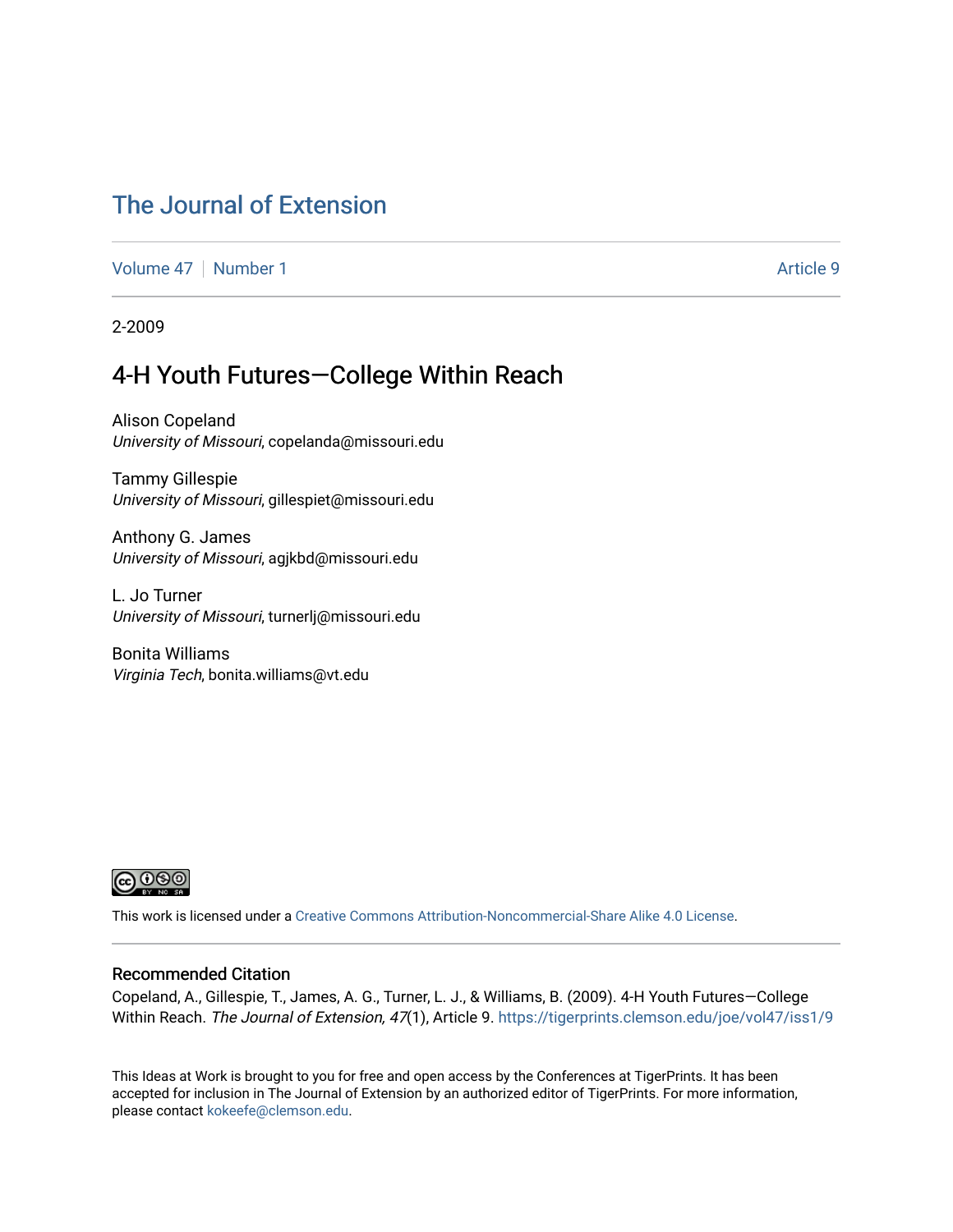

## **February 2009 Volume 47 Number 1 Article Number 1IAW1**

[Return to Current Issue](http://www.joe.org:80/joe/2009february/)

# **4-H Youth Futures—College Within Reach**

#### **Alison Copeland**

State 4-H Youth Development Specialist University of Missouri 4-H Center for Youth Development Columbia, Missouri [copelanda@missouri.edu](mailto:copelanda@missouri.edu)

#### **Tammy Gillespie**

Program Director, Missouri 4-H LIFE Program University of Missouri 4-H Center for Youth Development Columbia, Missouri [gillespiet@missouri.edu](mailto:gillespiet@missouri.edu)

**Anthony G. James** Graduate Student University of Missouri 4-H Center for Youth Development Columbia, Missouri [agjkbd@missouri.edu](mailto:agjkbd@missouri.edu)

#### **L. Jo Turner**

Coordinator University of Missouri 4-H Center for Youth Development Columbia, Missouri [turnerlj@missouri.edu](mailto:turnerlj@missouri.edu)

**Bonita Williams** Assistant Professor and Extension Specialist, 4-H Youth Virginia Tech Blacksburg, Virginia [bonita.williams@vt.edu](mailto:bonita.williams@vt.edu)

**Abstract:** 4-H Youth Futures-College Within Reach is an innovative program that promotes college as an obtainable goal for high school-age youths who are not typically encouraged to attend college such as "first in family" and racial/ethnic minority students. The program is a collaborative effort of state, regional, and county Extension faculty and staff from the state's 1862 and 1890 land-grant universities. Drawing from research on best practices, Youth Futures includes intensive mentoring, college orientation, and student progress follow-up. Program evaluations suggest that Youth Futures is effective in encouraging underserved students to enroll in and persist in college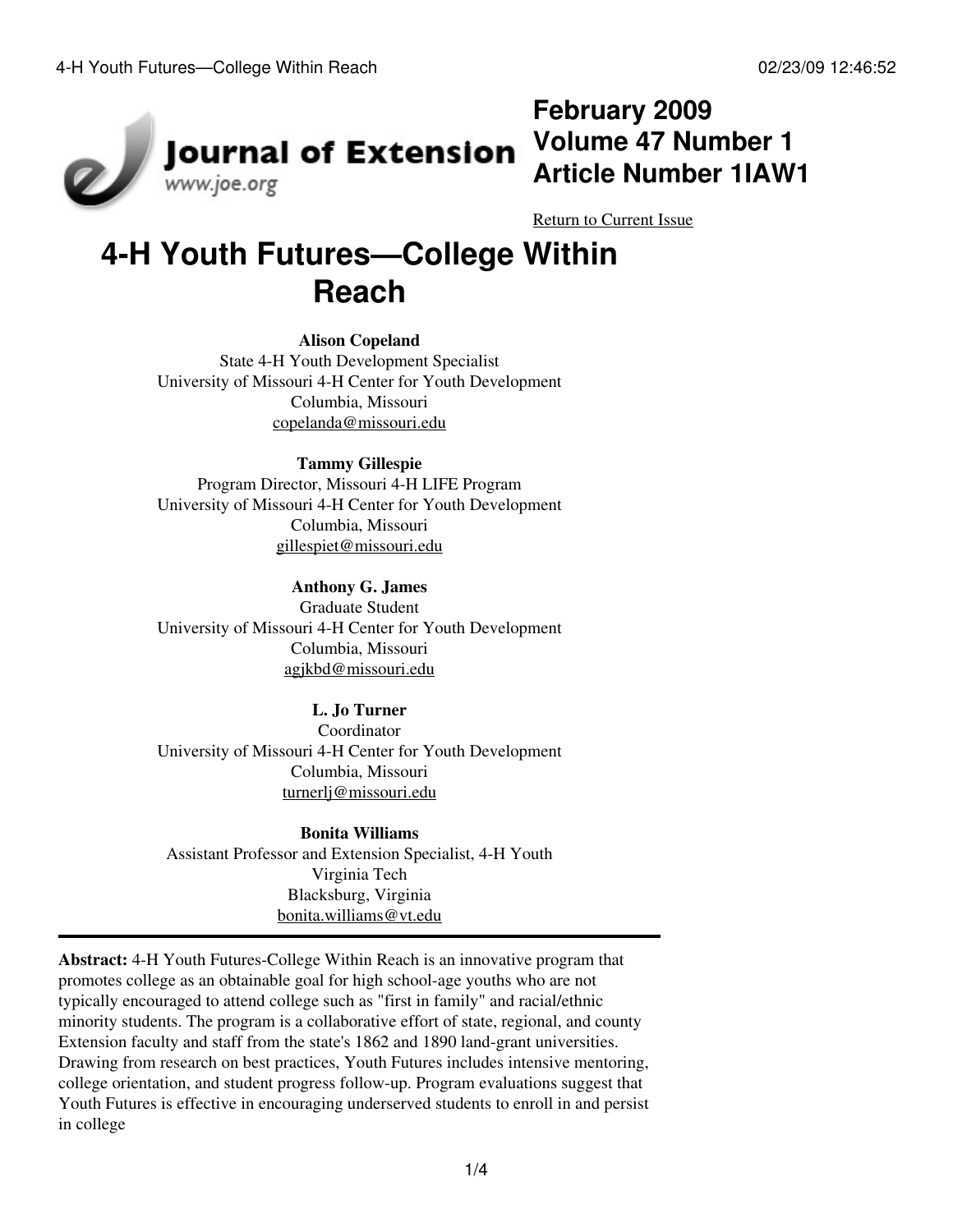## **Introduction**

Colleges and universities are increasing efforts to recruit and retain underserved students such as first-generation college students, ethnic minority groups, and students from working-class families (Padron, 1992). As an outreach of land-grant universities, 4-H programs are well positioned to help adolescents with college preparation and access.

Many underserved students are less prepared for college-academically, psychologically, and financially-than students who come from college-educated families (Pascarella, Pierson, Wolniak, & Terenzini, 2004). Research-based best practices to improve college attendance include college awareness experiences, mentoring programs, and parent and peer involvement (National College Access Network, 2007). It is particularly important for underserved students to complete an orientation course that addresses social adjustment issues as well the student effort required and support systems available for success in college (Mitchell, 2001).

The 4-H Youth Futures-College Within Reach Program is using best practices to increase college attendance by underserved youths, including ethnic/minority and first-generation students.

### **Program**

4-H Youth Futures is a collaborative effort of Missouri's 1862 and 1890 land-grant universities, University of Missouri and Lincoln University. State, regional, and county Extension faculty and staff give leadership to the program, which has two key components.

**Mentoring**-In targeted communities, Extension educators and volunteers recruit high school-age students for the program. Extension personnel serve as mentors, providing intensive and sustained support. Mentors have contact with youth at least quarterly to discuss college preparation (e.g., grades, study skills, applications and scholarship forms, ACT tests, etc). Mentors attend the annual Youth Futures conference with mentees and assist state coordinators with follow-up and tracking of youth participants.

**Orientation**-The annual Youth Futures Conference helps youths learn about academic programs, student activities, financial assistance, and college survival skills. Completing a practice ACT test, residing in college dorms, attending classes, and participating in campus activities help youths prepare for and be successful in college.

Table 1 provides participant demographics. The mean age of participants is 16 years, with an equal number of males and females.

**Table 1.** Characteristics of Youth Futures Participants

| r ear | <b>Race/Ethnicity</b> | <b>Family Structure</b> |
|-------|-----------------------|-------------------------|
|       |                       |                         |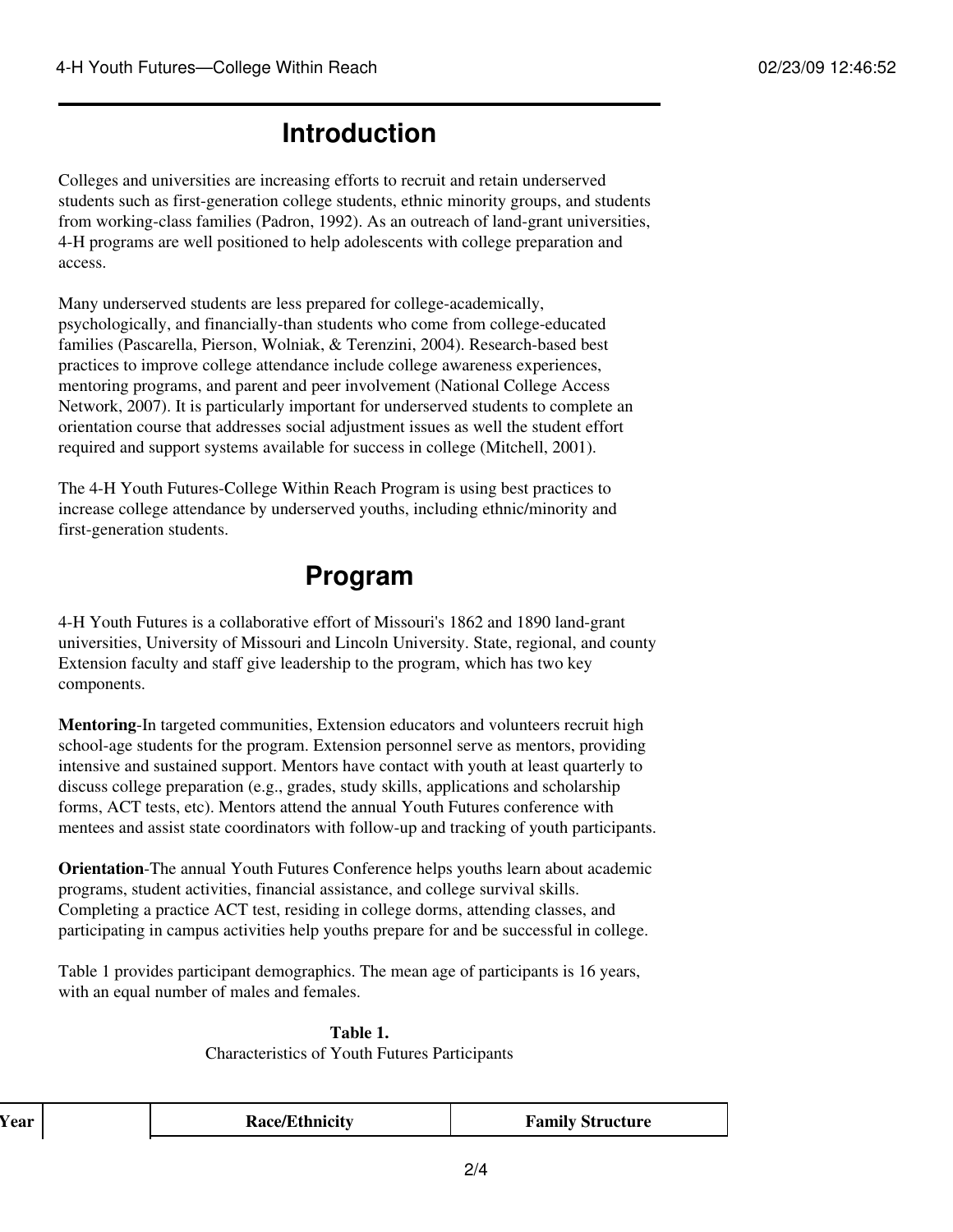4-H Youth Futures—College Within Reach 02/23/09 12:46:52

|      | Number of<br><b>Participants</b> | African-American |    | Latino   Caucasian | 2-parent<br>household | Single-parent<br>household | Foster,<br>self, or<br>relative<br>care |
|------|----------------------------------|------------------|----|--------------------|-----------------------|----------------------------|-----------------------------------------|
| 2004 | 57                               | 91%              | 7% | $2\%$              | 35%                   | 44%                        | 21%                                     |
| 2005 | 48                               | 91%              | 7% | $2\%$              | 37%                   | 50%                        | 13%                                     |
| 2006 | 47                               | 90%              | 8% | $2\%$              | 51%                   | 23\%                       | 25%                                     |

### **Outcomes**

Once participants are enrolled in Youth Futures, preparation for college such as ACT practice, completing college and scholarship applications, and enrollment is tracked. Youth are followed from the first time they attend the Youth Futures conference until their sophomore year in college.

In Missouri, an average of 65% of high-school students transition to post-secondary education at 2-year or 4-year institutions. In contrast, the 27 high schools attended by Youth Futures participants had an average rate of transition to post-secondary education of 58%. As shown in Table 2, the rate of college attendance by Youth Futures participants exceeds that average.

#### **Table 2.**

Youth Futures Post-high School Participation

| <b>Cohort</b> | #<br>Graduating<br><b>High School College Workforce</b> | $\%$ in     | $\%$ in      | Mov<br>Pro |
|---------------|---------------------------------------------------------|-------------|--------------|------------|
| 2004          | 21                                                      | 67%<br>(14) | $19\%$ (4)   | 14         |
| 2005          | 27                                                      | 66%<br>(18) | $14.5\%$ (4) | 18.        |
| 2006          | 34                                                      | 64%<br>(21) | $15\%$ (5)   | 20.3       |

Tracking data also shows that Youth Futures graduates persist in college. Of the participants who graduated from high school between 2002 and 2005, 53% are currently in college, and 7% graduated from community college.

In spring 2007, a focus group was conducted with a sample of Youth Futures graduates currently enrolled in college (n=5). Students reported that the program met tangible needs that their families couldn't meet. Other benefits identified were the formation of friendships and social support networks, having a personal campus contact, and workshops designed to help with transition into college life. Students reported that the relationship with their Youth Futures mentor was a critical factor in their college success.